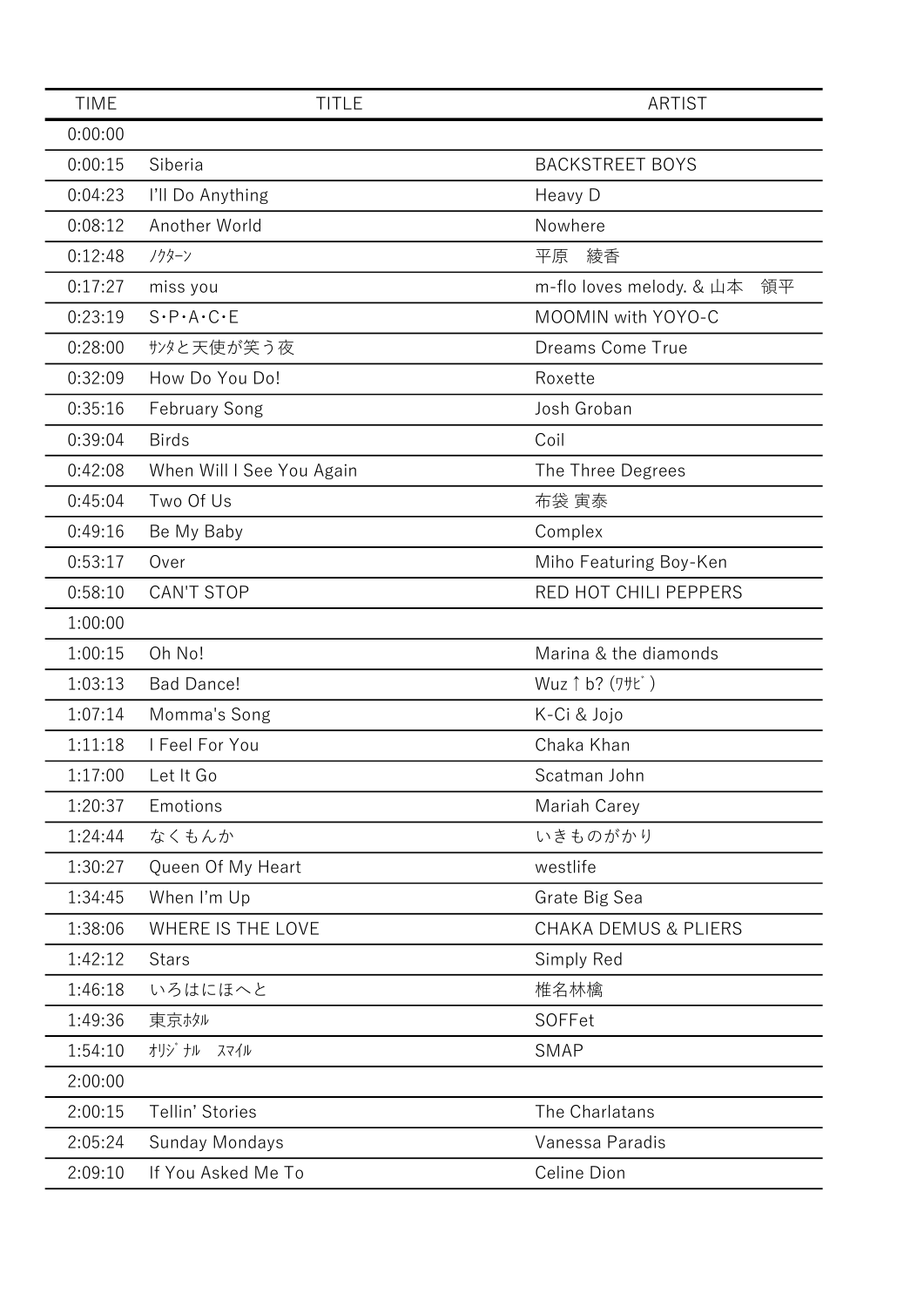| <b>TIME</b> | <b>TITLE</b>                | <b>ARTIST</b>                     |
|-------------|-----------------------------|-----------------------------------|
| 2:12:59     | Ooh Baby, Baby              | Jana                              |
| 2:16:43     | keeps me comin' (addiction) | dakota moom                       |
| 2:21:06     | WELCOME TO MY LIFE          | <b>SYMPLE PLAN</b>                |
| 2:24:29     | 疾走                          | <b>GRAPEVINE</b>                  |
| 2:28:02     | <b>SPARKLE TRAIN</b>        | SOULHEAD                          |
| 2:32:18     | She's international         | babyface                          |
| 2:35:42     | SCANDALOUS                  | MIS-TEEQ                          |
| 2:39:40     | Long Train Runnin'          | The Doobie Brothers               |
| 2:43:19     | ストーリー                       | スガ シカオ                            |
| 2:47:50     | もう涙はいらない                    | 鈴木 雅之                             |
| 2:52:40     | Where Is The Love           | Roberta Flack With Donny Hathaway |
| 2:55:21     | プラシーボ ・セシボン                 | 冨田ホボfeat. 高橋幸宏+大貫妙子               |
| 3:00:00     |                             |                                   |
| 3:00:14     | <b>MONKEY MAGIC</b>         | ゴダイゴ                              |
| 3:04:00     | Speak My Language           | Inner Circle                      |
| 3:07:45     | Crying Lightning            | <b>Arctic Monkeys</b>             |
| 3:11:25     | Sara                        | Starship                          |
| 3:16:10     | Little Piece Of Heaven      | Neville Brothers                  |
| 3:20:11     | Boys And Girls              | Tony Toni Tone (Rap By AMG)       |
| 3:23:36     | 神様と仲なおり                     | Rebecca                           |
| 3:28:23     | Back To The Island          | Baha Men                          |
| 3:33:11     | Still In Love               | Lionel Richie                     |
| 3:37:34     | Sing a Song                 | Skoop On Somebody                 |
| 3:42:30     | again                       | janet jackson                     |
| 3:46:17     | IN THE MORNING              | RAZORLIGHT                        |
| 3:49:57     | Next Lounge                 | 嶋野 百恵                             |
| 3:55:16     | Can't Help Falling In Love  | Corey Hart                        |
| 3:58:34     | いますぐ Kiss Me                | Lindberg                          |
| 4:00:00     |                             |                                   |
| 4:02:28     | Candy In The Sun            | Swirl 360                         |
| 4:06:32     | 出逢った頃のように                   | Every Little Thing                |
| 4:10:48     | 時代                          | 嵐                                 |
| 4:15:42     | The Bartender And The Thief | Stereophonics                     |
| 4:18:35     | Game Over (魅惑のモンキーマジック)     | Spiral Life                       |
| 4:23:32     | Suicide Drive               | The Seahorses                     |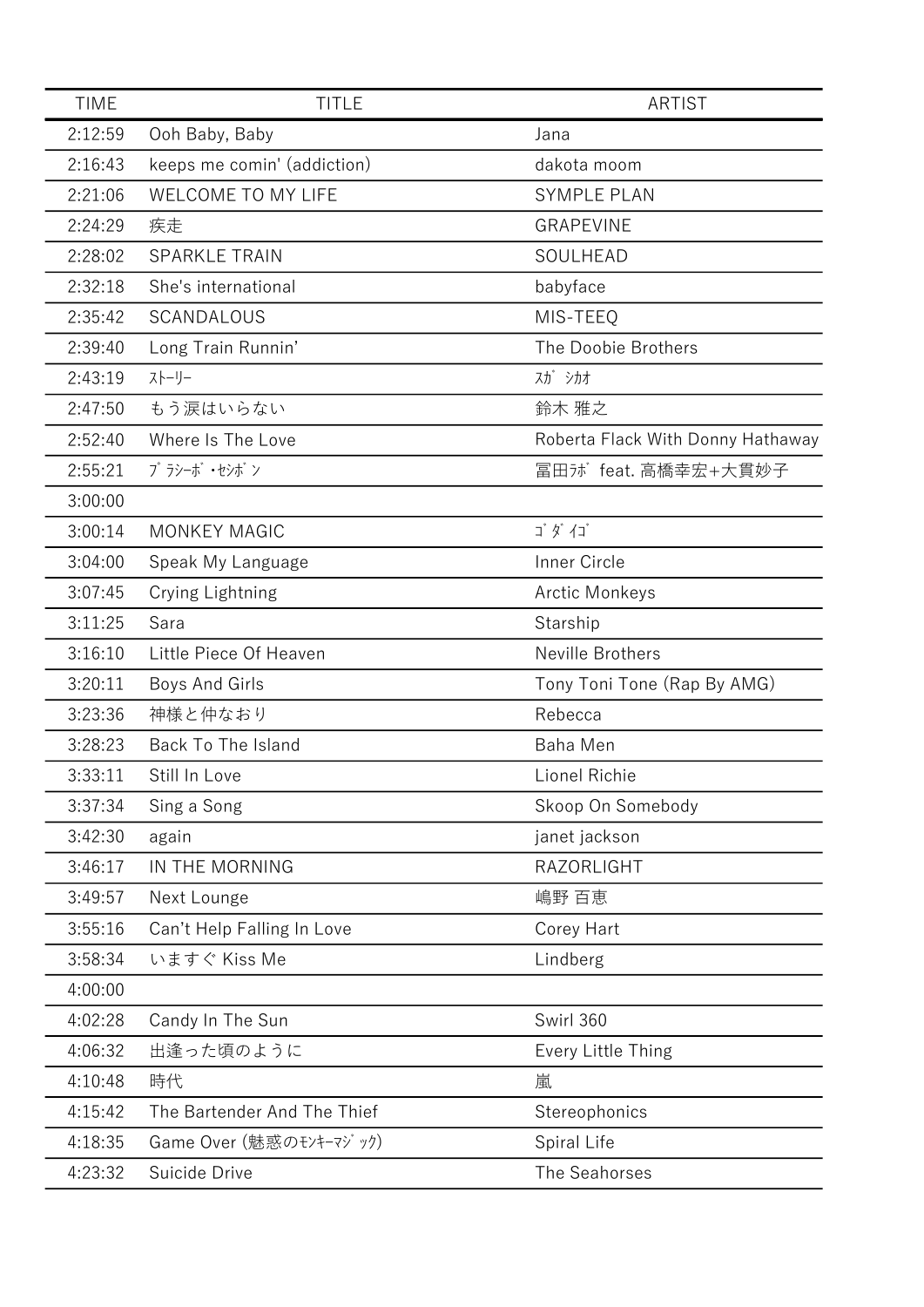| <b>TIME</b> | <b>TITLE</b>                    | <b>ARTIST</b>                            |
|-------------|---------------------------------|------------------------------------------|
| 4:27:02     | <b>Foolish Games</b>            | Jewel                                    |
| 4:30:59     | リンク                             | PORNO GRAFFITTI                          |
| 4:34:58     | Angel Of Mine                   | Monica                                   |
| 4:39:08     | Mary Got A Baby                 | Maxi Priest                              |
| 4:42:30     | Hold Me                         | Ebba Forsberg                            |
| 4:46:20     | Easy Lover                      | Philip Bailey With Phil Collins          |
| 4:51:15     | Don't You Want Me               | <b>JODY WATLEY</b>                       |
| 4:55:19     | 湘南 My Love                      | <b>TUBE</b>                              |
| 4:59:46     | Humpin' Around                  | Bobby Brown                              |
| 5:00:00     |                                 |                                          |
| 5:00:00     | I Wanna Know                    | Joe                                      |
| 5:04:54     | 2012Sprak                       | ポ ルノグ ラフィティ                              |
| 5:08:59     | Seasons In The Sun              | <b>Terry Jacks</b>                       |
| 5:12:25     | Eggplant                        | <b>Michael Franks</b>                    |
| 5:15:53     | Somebody                        | Bryan Adams                              |
| 5:20:21     | Lights                          | Journey                                  |
| 5:23:30     | 人生の扉                            | 竹内<br>まりや                                |
| 5:29:14     | In A Big Country                | <b>Big Country</b>                       |
| 5:33:00     | If It's Cool                    | <b>NESIAN MYSTIK</b>                     |
| 5:37:37     | The Rose                        | Leann Rimes                              |
| 5:41:08     | I Saw Mommy Kissing Santa Claus | Pretenders                               |
| 5:43:12     | How High The Moon               | 小林<br>桂                                  |
| 5:45:37     | I Feel The Earth Move           | Carole King                              |
| 5:48:35     | You Want More                   | holly cole                               |
| 5:53:04     | <b>BUILT TO LAST</b>            | <b>MELEE</b>                             |
| 5:56:44     | How Are You Doing?              | 米倉 利紀                                    |
| 6:00:00     |                                 |                                          |
| 6:00:15     | Sweet Obsession                 | Silva                                    |
| 6:04:50     | LIVELY UP YOURSELF              | <b>BOB MARLEY</b>                        |
| 6:07:44     | Sir Duke                        | Stevie Wonder                            |
| 6:11:36     | Don't Change Your Plans         | Ben Folds Five                           |
| 6:16:42     | Impossible                      | Kanye West Feat. Twista And Keyshia Cole |
| 6:20:02     | You're my sunshine              | <b>EXILE</b>                             |
| 6:24:04     | Happy Boys & Girls              | Aqua                                     |
| 6:27:37     | What Cha' Gonna Do For Me       | Chaka Khan                               |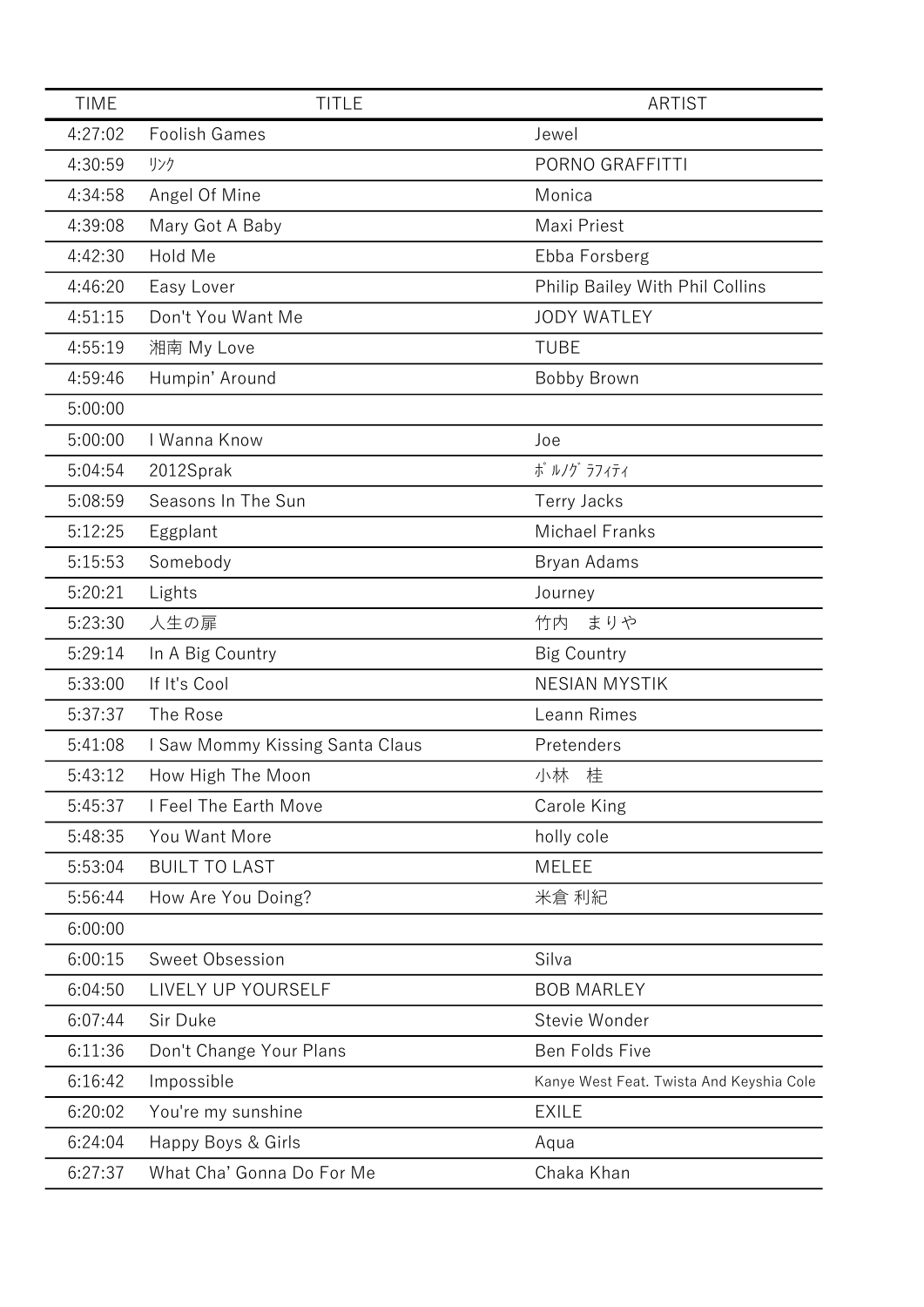| <b>TIME</b> | <b>TITLE</b>                                | <b>ARTIST</b>                |
|-------------|---------------------------------------------|------------------------------|
| 6:31:23     | Blah Blah Blah                              | Ke\$ha Feat. 30H!3           |
| 6:34:15     | M                                           | <b>Princess Princess</b>     |
| 6:38:46     | Beautiful                                   | Sophia                       |
| 6:43:31     | Canadian Rose                               | <b>Bluse Traveler</b>        |
| 6:48:00     | 浪漫飛行                                        | 米米Club                       |
| 6:52:04     | ロックンロールは生きている                               | Mr. Children                 |
| 6:56:54     | Monkey See, Monkey Do                       | <b>Big Mountain</b>          |
| 7:00:00     |                                             |                              |
| 7:02:05     | I SEE A DIFFERENT YOU                       | KOOP (Vocals: Yukimi Nagano) |
| 7:05:18     | やわらかい月                                      | 山崎 まさよし                      |
| 7:09:30     | 君は完璧さ                                       | ROCKING TIME                 |
| 7:13:33     | Baby I Love Your Way                        | <b>Big Mountain</b>          |
| 7:17:56     | ひとり                                         | 中島<br>美嘉                     |
| 7:23:44     | Stay With Me                                | Sam Smith                    |
| 7:26:54     | This Charming Man                           | The Smiths                   |
| 7:29:35     | Dancing Queen                               | Abba                         |
| 7:33:45     | Force                                       | <b>SUPERFLY</b>              |
| 7:37:12     | The Man                                     | The Killers                  |
| 7:41:42     | One Note Samba                              | Ray Wonder                   |
| 7:45:15     | Dream Of Me                                 | Anggun                       |
| 7:49:26     | <b>STRONGER</b>                             | AI feat. 加藤<br>ミリヤ           |
| 7:54:26     | HELLO, GOODBYE                              | <b>VAN HUNT</b>              |
| 8:00:00     |                                             |                              |
| 8:02:05     | Saturday Night                              | Zhane Featuring The Lox      |
| 8:06:54     | 君の声に恋してる                                    | 山下 達郎                        |
| 8:12:20     | Given To Fly                                | Pearl Jam                    |
| 8:16:17     | The Only Thing That Looks Good On Me Is You | Bryan Adams                  |
| 8:19:56     | 希望の環(wa)                                    | miwa                         |
| 8:24:40     | You're Mine                                 | Mariah Carey                 |
| 8:28:23     | King For A Day                              | Jamiroquai                   |
| 8:32:00     | <b>Suddenly Last Summer</b>                 | The Motels                   |
| 8:35:54     | 君への手紙                                       | 桑田 佳祐                        |
| 8:40:16     | So Much More Than This                      | Grace Vanderwaal             |
| 8:43:31     | ONE LOOK IN YOUR EYES                       | <b>DEDE</b>                  |
| 8:47:09     | Facts Of Love                               | chaka khan                   |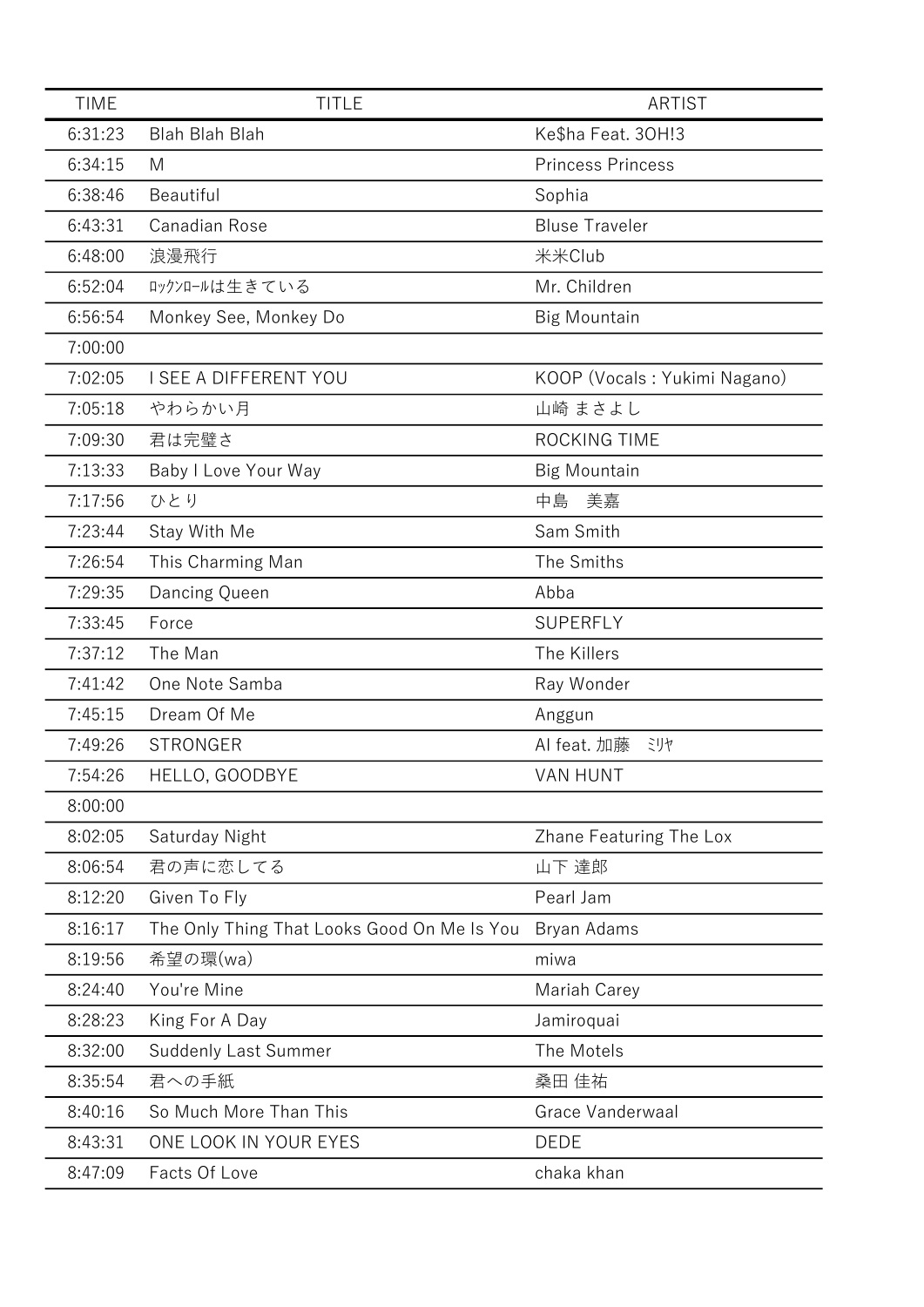| <b>TIME</b> | <b>TITLE</b>                   | <b>ARTIST</b>           |
|-------------|--------------------------------|-------------------------|
| 8:51:56     | My Friends' Anthem             | <b>DRAGON ASH</b>       |
| 8:55:04     | We Are All Made Of Stars       | Moby                    |
| 9:00:00     |                                |                         |
| 9:03:30     | Invisible                      | D-SIDE                  |
| 9:07:07     | キラキラ                           | orange pekoe            |
| 9:12:26     | Californication                | Red Hot Chili Peppers   |
| 9:17:42     | <b>Back Here</b>               | <b>BBmak</b>            |
| 9:21:20     | 青空                             | スガ シカオ                  |
| 9:25:58     | You're Still The One           | Shania Twain            |
| 9:29:48     | Each And Every One             | Everything But The Girl |
| 9:32:33     | (They Long To Be) Close To You | Carpenters              |
| 9:36:35     | In the Morning                 | Mrs. GREEN APPLE        |
| 9:40:31     | Shelter Song                   | <b>TEMPLES</b>          |
| 9:44:02     | So Many Men                    | Me & My                 |
| 9:47:57     | Are You Jimmy Ray ?            | Jimmy Ray               |
| 9:51:34     | Boom!                          | Maia Hirasawa           |
| 9:54:56     | bad day                        | daniel powter           |
| 12:30:00    |                                |                         |
| 12:30:28    | Replay                         | <b>IYAZ</b>             |
| 12:33:29    | 散歩しよう                          | bird                    |
| 12:38:21    | I Have Nothing                 | Whitney Houston         |
| 12:43:08    | Look Away                      | Chicago                 |
| 12:47:25    | 声明                             | B'z                     |
| 12:50:59    | Superheroes                    | The Script              |
| 12:55:18    | Life Is sweet                  | Natalie Merchant        |
| 13:00:00    |                                |                         |
| 13:00:15    | Can't Sleep Love               | Pentatonix              |
| 13:03:08    | 僕たちの不確かな前途                     | さかいゆう                   |
| 13:07:27    | <b>Finally Made Me Happy</b>   | Macy Gray               |
| 13:11:28    | Mornin'                        | Al Jarreau              |
| 13:15:55    | <b>GHOST</b>                   | <b>BEAT CRUSADERS</b>   |
| 13:20:03    | MAYBE TOMORROW                 | <b>STEREOPHONICS</b>    |
| 13:24:52    | BABY, BE MINE                  | <b>MIKI HOWARD</b>      |
| 16:00:00    |                                |                         |
| 16:00:14    | Music                          | Madonna                 |
|             |                                |                         |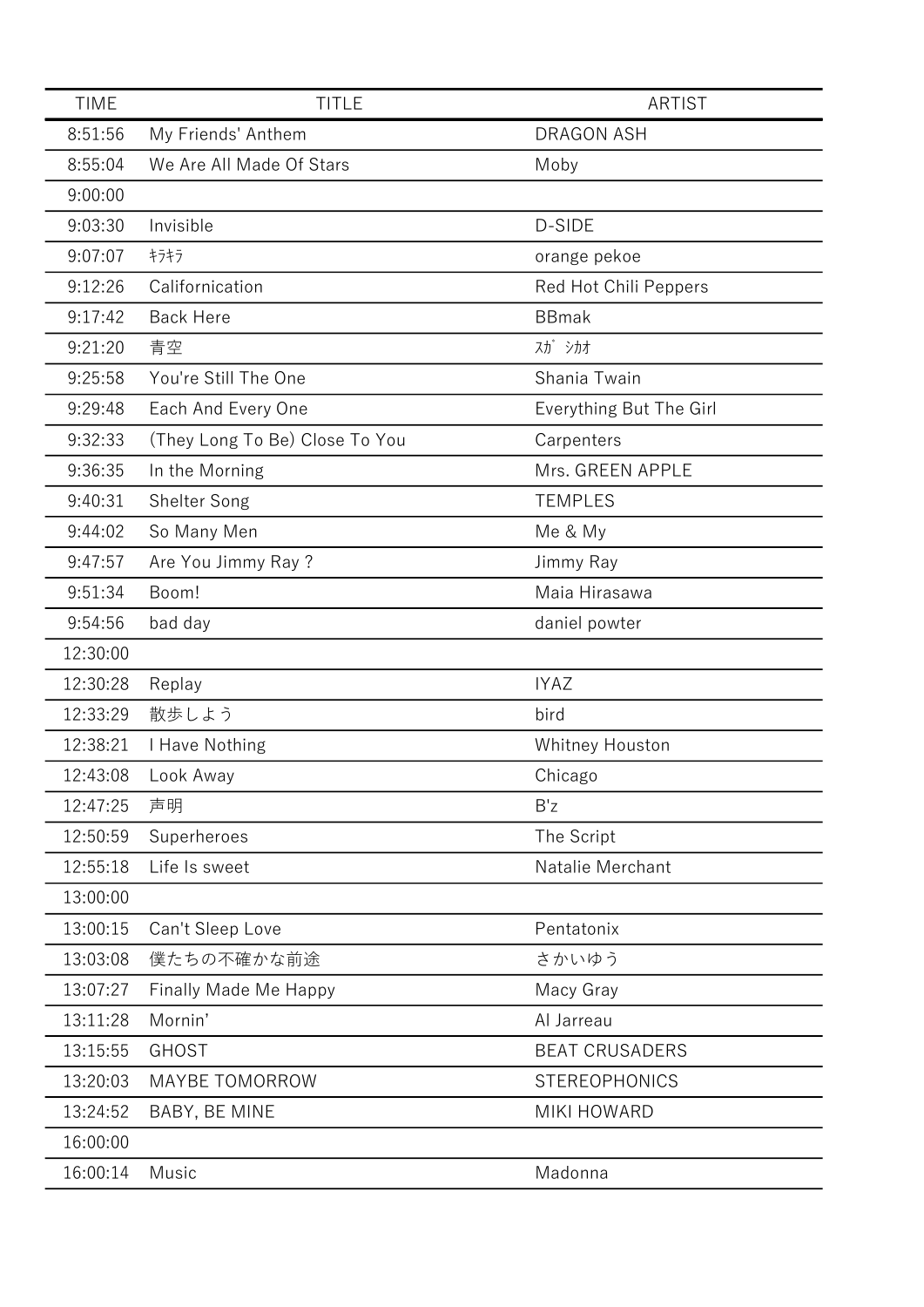| <b>TIME</b> | <b>TITLE</b>               | <b>ARTIST</b>                      |
|-------------|----------------------------|------------------------------------|
| 16:04:25    | 嘘じゃない                      | 崎山 蒼志                              |
| 16:08:58    | <b>Stepping Stones</b>     | G. Love & Special Sauce            |
| 16:13:21    | New Soul                   | Yael Naim                          |
| 16:17:02    | Move By Yourself           | DONAVON FRANKENREITER              |
| 16:22:25    | ズートロ (69バージョン)             | ↑ THE HIGH-LOWS ↓                  |
| 16:24:59    | St. Teresa                 | Joan Osborne                       |
| 16:33:00    | <b>CRAZY FOR YOUR LOVE</b> | <b>BOBBY CALDWELL</b>              |
| 16:36:28    | 初恋                         | 華子<br>奥                            |
| 16:42:52    | Cyr                        | The Smashing Pumpkins              |
| 16:46:48    | <b>BILLY S.</b>            | <b>SKYE SWEETNAM</b>               |
| 16:49:19    | 永遠                         | Mr.Children                        |
| 16:55:26    | This Is To Mother You      | Sinead O'Connor                    |
| 19:30:00    |                            |                                    |
| 19:31:10    | Got To Be Real             | Mary J. Blige featuring Will Smith |
| 19:34:41    | <b>GOLDEN TOUCH</b>        | 安室奈美恵                              |
| 19:38:25    | Snake In The Grass         | Vallejo                            |
| 19:41:39    | Elevation                  | U <sub>2</sub>                     |
| 19:45:20    | love the world             | Perfume                            |
| 19:49:52    | Soda Pop                   | <b>Britney Spears</b>              |
| 19:53:12    | Older                      | George Michael                     |
| 20:00:00    |                            |                                    |
| 20:00:15    | Love Together              | Earth, Wind and Fire               |
| 20:04:25    | Dear                       | 美嘉<br>中島                           |
| 20:09:49    | <b>GIVE U MY HEART</b>     | BABYFACE FEATURING TONI BRAXTON    |
| 20:14:44    | YOU KNOW YOU LIKE IT       | ALUNAGEORGE                        |
| 20:18:14    | M八七                        | 米津 玄師                              |
| 20:22:32    | <b>KING AND CROSS</b>      | <b>ASGEIR</b>                      |
| 20:26:12    | Lately                     | <b>Tyrese</b>                      |
| 20:31:11    | Love Is My Religion        | Ziggy Marley                       |
| 20:34:38    | 往け                         | LiSA                               |
| 20:38:40    | It's Too Late              | Amy Grant                          |
| 20:42:34    | <b>WHO'S DAVID</b>         | <b>BUSTED</b>                      |
| 20:46:11    | ブギ ウギ No.5                 | Puffy                              |
| 20:50:20    | Will You Love Me Tomorrow? | <b>Bee Gees</b>                    |
| 20:55:14    | Sunny                      | Clementine                         |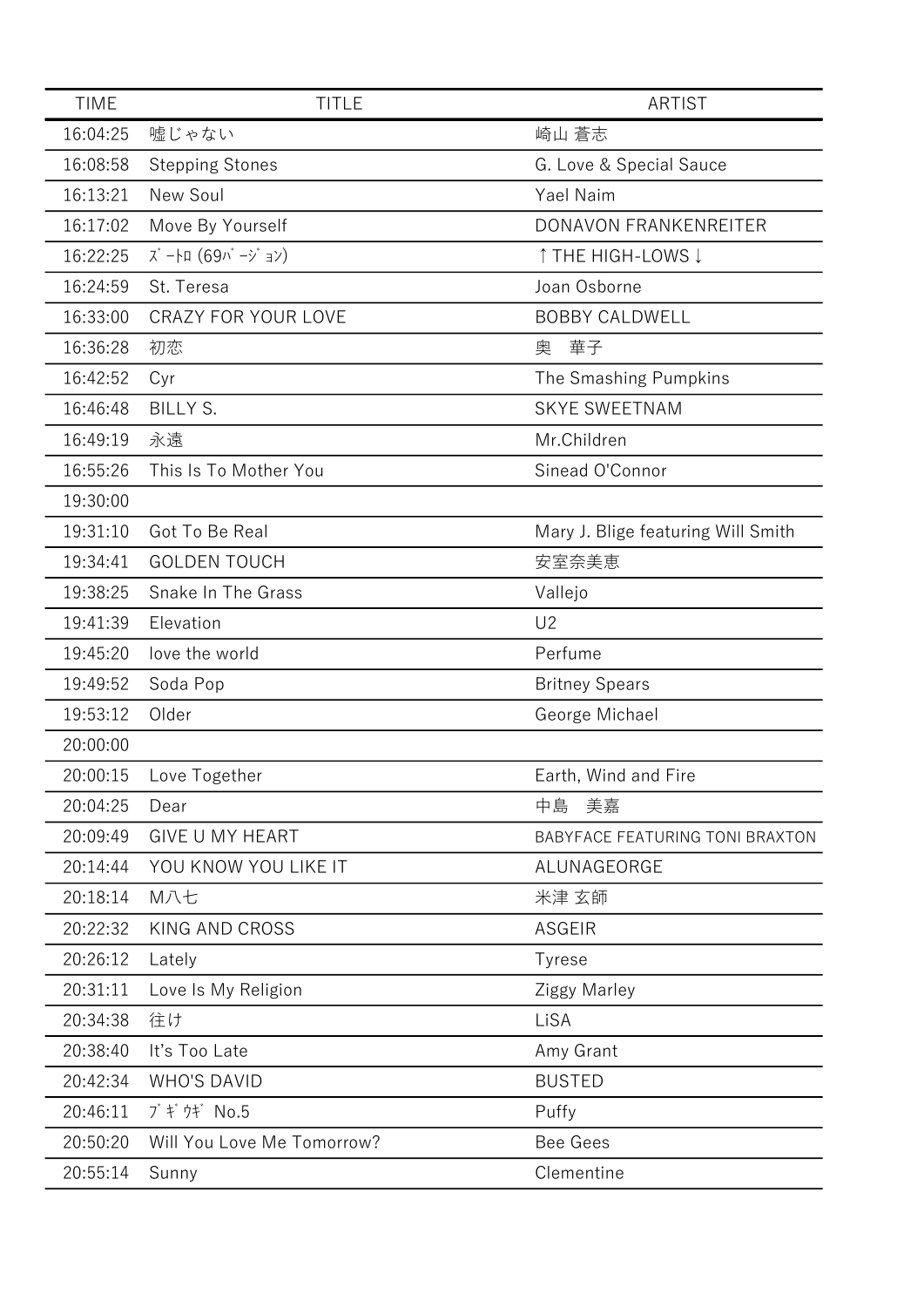| 21:00:00<br>21:00:15<br>Still A Friend Of Mine<br>Incognito<br>21:06:39<br>いろはにほへと<br>椎名林檎<br>21:10:14<br>Jessie J Feat. B.o.B.<br>Price Tag<br>21:13:54<br>All The Above<br>Maino Feat. T-Pain<br>21:19:20<br><b>Sweet Days</b><br><b>Brankey Jet City</b><br><b>BUCKCHERRY</b><br>21:23:04<br>RIDIN'<br><b>BEYONCE</b><br>21:26:53<br><b>SWEET DREAMS</b><br>21:31:11<br><b>BACK TO LIFE</b><br>SOUL II SOUL<br>Take 6<br>21:34:53<br><b>Biggest Part Of Me</b><br>21:39:14<br>疾走<br><b>GRAPEVINE</b><br><b>DETECTIVE</b><br>21:42:47<br>NO DOUBT<br>悦びに咲く花<br>21:45:47<br>Aco<br>21:51:35<br><b>BADMAN</b><br><b>NATTY</b><br>21:54:48<br>Say If You Feel Alright<br><b>Crystal Waters</b><br>22:00:00<br>22:00:15<br>You Make Me Feel Brand New<br>The Stylistics<br>22:05:44<br>アイツムギ<br>城南海<br>22:10:24<br>Alligator Sky<br>Owl City Feat. Shawn Chrystopher<br>Sinead Lohan<br>22:13:27<br>Diving To Be Deeper<br>ルポルタージュ<br>22:17:40<br>高橋 優<br>22:21:55<br>That Old Pair Of Jeans<br><b>Fatboy Slim</b><br>22:26:56<br>ALL COLOURFUL<br><b>GIOVANCA</b><br>22:31:11<br>I Love Your Smile<br>Shanice<br>22:35:27<br><b>SOUL MAN</b><br><b>SAM &amp; DAVE</b><br>22:38:20<br>光の海<br><b>SAKURA</b><br>22:43:08<br>Your Home Is In My Heart<br>Boyz II Men Feat. Chante Moore<br>22:47:12<br>そばかす<br><b>Judy And Mary</b><br>22:51:25<br>Hold Me<br>Fleetwood Mac<br>22:55:05<br>Sister Moon<br><b>Sting</b><br>23:00:00<br>23:00:15<br>That's All Right<br><b>ELVIS PRESLEY</b><br>23:02:09<br>Ricchie Poveri<br>Mamma Maria<br>23:05:11<br>果てしなく続くストーリー<br><b>MISIA</b><br>Where Do Broken Hearts Go<br>23:11:34<br>Whitney Houston | <b>TIME</b> | <b>TITLE</b> | <b>ARTIST</b> |
|--------------------------------------------------------------------------------------------------------------------------------------------------------------------------------------------------------------------------------------------------------------------------------------------------------------------------------------------------------------------------------------------------------------------------------------------------------------------------------------------------------------------------------------------------------------------------------------------------------------------------------------------------------------------------------------------------------------------------------------------------------------------------------------------------------------------------------------------------------------------------------------------------------------------------------------------------------------------------------------------------------------------------------------------------------------------------------------------------------------------------------------------------------------------------------------------------------------------------------------------------------------------------------------------------------------------------------------------------------------------------------------------------------------------------------------------------------------------------------------------------------------------------------------------------------------------------------------------------------------------------------------------|-------------|--------------|---------------|
|                                                                                                                                                                                                                                                                                                                                                                                                                                                                                                                                                                                                                                                                                                                                                                                                                                                                                                                                                                                                                                                                                                                                                                                                                                                                                                                                                                                                                                                                                                                                                                                                                                            |             |              |               |
|                                                                                                                                                                                                                                                                                                                                                                                                                                                                                                                                                                                                                                                                                                                                                                                                                                                                                                                                                                                                                                                                                                                                                                                                                                                                                                                                                                                                                                                                                                                                                                                                                                            |             |              |               |
|                                                                                                                                                                                                                                                                                                                                                                                                                                                                                                                                                                                                                                                                                                                                                                                                                                                                                                                                                                                                                                                                                                                                                                                                                                                                                                                                                                                                                                                                                                                                                                                                                                            |             |              |               |
|                                                                                                                                                                                                                                                                                                                                                                                                                                                                                                                                                                                                                                                                                                                                                                                                                                                                                                                                                                                                                                                                                                                                                                                                                                                                                                                                                                                                                                                                                                                                                                                                                                            |             |              |               |
|                                                                                                                                                                                                                                                                                                                                                                                                                                                                                                                                                                                                                                                                                                                                                                                                                                                                                                                                                                                                                                                                                                                                                                                                                                                                                                                                                                                                                                                                                                                                                                                                                                            |             |              |               |
|                                                                                                                                                                                                                                                                                                                                                                                                                                                                                                                                                                                                                                                                                                                                                                                                                                                                                                                                                                                                                                                                                                                                                                                                                                                                                                                                                                                                                                                                                                                                                                                                                                            |             |              |               |
|                                                                                                                                                                                                                                                                                                                                                                                                                                                                                                                                                                                                                                                                                                                                                                                                                                                                                                                                                                                                                                                                                                                                                                                                                                                                                                                                                                                                                                                                                                                                                                                                                                            |             |              |               |
|                                                                                                                                                                                                                                                                                                                                                                                                                                                                                                                                                                                                                                                                                                                                                                                                                                                                                                                                                                                                                                                                                                                                                                                                                                                                                                                                                                                                                                                                                                                                                                                                                                            |             |              |               |
|                                                                                                                                                                                                                                                                                                                                                                                                                                                                                                                                                                                                                                                                                                                                                                                                                                                                                                                                                                                                                                                                                                                                                                                                                                                                                                                                                                                                                                                                                                                                                                                                                                            |             |              |               |
|                                                                                                                                                                                                                                                                                                                                                                                                                                                                                                                                                                                                                                                                                                                                                                                                                                                                                                                                                                                                                                                                                                                                                                                                                                                                                                                                                                                                                                                                                                                                                                                                                                            |             |              |               |
|                                                                                                                                                                                                                                                                                                                                                                                                                                                                                                                                                                                                                                                                                                                                                                                                                                                                                                                                                                                                                                                                                                                                                                                                                                                                                                                                                                                                                                                                                                                                                                                                                                            |             |              |               |
|                                                                                                                                                                                                                                                                                                                                                                                                                                                                                                                                                                                                                                                                                                                                                                                                                                                                                                                                                                                                                                                                                                                                                                                                                                                                                                                                                                                                                                                                                                                                                                                                                                            |             |              |               |
|                                                                                                                                                                                                                                                                                                                                                                                                                                                                                                                                                                                                                                                                                                                                                                                                                                                                                                                                                                                                                                                                                                                                                                                                                                                                                                                                                                                                                                                                                                                                                                                                                                            |             |              |               |
|                                                                                                                                                                                                                                                                                                                                                                                                                                                                                                                                                                                                                                                                                                                                                                                                                                                                                                                                                                                                                                                                                                                                                                                                                                                                                                                                                                                                                                                                                                                                                                                                                                            |             |              |               |
|                                                                                                                                                                                                                                                                                                                                                                                                                                                                                                                                                                                                                                                                                                                                                                                                                                                                                                                                                                                                                                                                                                                                                                                                                                                                                                                                                                                                                                                                                                                                                                                                                                            |             |              |               |
|                                                                                                                                                                                                                                                                                                                                                                                                                                                                                                                                                                                                                                                                                                                                                                                                                                                                                                                                                                                                                                                                                                                                                                                                                                                                                                                                                                                                                                                                                                                                                                                                                                            |             |              |               |
|                                                                                                                                                                                                                                                                                                                                                                                                                                                                                                                                                                                                                                                                                                                                                                                                                                                                                                                                                                                                                                                                                                                                                                                                                                                                                                                                                                                                                                                                                                                                                                                                                                            |             |              |               |
|                                                                                                                                                                                                                                                                                                                                                                                                                                                                                                                                                                                                                                                                                                                                                                                                                                                                                                                                                                                                                                                                                                                                                                                                                                                                                                                                                                                                                                                                                                                                                                                                                                            |             |              |               |
|                                                                                                                                                                                                                                                                                                                                                                                                                                                                                                                                                                                                                                                                                                                                                                                                                                                                                                                                                                                                                                                                                                                                                                                                                                                                                                                                                                                                                                                                                                                                                                                                                                            |             |              |               |
|                                                                                                                                                                                                                                                                                                                                                                                                                                                                                                                                                                                                                                                                                                                                                                                                                                                                                                                                                                                                                                                                                                                                                                                                                                                                                                                                                                                                                                                                                                                                                                                                                                            |             |              |               |
|                                                                                                                                                                                                                                                                                                                                                                                                                                                                                                                                                                                                                                                                                                                                                                                                                                                                                                                                                                                                                                                                                                                                                                                                                                                                                                                                                                                                                                                                                                                                                                                                                                            |             |              |               |
|                                                                                                                                                                                                                                                                                                                                                                                                                                                                                                                                                                                                                                                                                                                                                                                                                                                                                                                                                                                                                                                                                                                                                                                                                                                                                                                                                                                                                                                                                                                                                                                                                                            |             |              |               |
|                                                                                                                                                                                                                                                                                                                                                                                                                                                                                                                                                                                                                                                                                                                                                                                                                                                                                                                                                                                                                                                                                                                                                                                                                                                                                                                                                                                                                                                                                                                                                                                                                                            |             |              |               |
|                                                                                                                                                                                                                                                                                                                                                                                                                                                                                                                                                                                                                                                                                                                                                                                                                                                                                                                                                                                                                                                                                                                                                                                                                                                                                                                                                                                                                                                                                                                                                                                                                                            |             |              |               |
|                                                                                                                                                                                                                                                                                                                                                                                                                                                                                                                                                                                                                                                                                                                                                                                                                                                                                                                                                                                                                                                                                                                                                                                                                                                                                                                                                                                                                                                                                                                                                                                                                                            |             |              |               |
|                                                                                                                                                                                                                                                                                                                                                                                                                                                                                                                                                                                                                                                                                                                                                                                                                                                                                                                                                                                                                                                                                                                                                                                                                                                                                                                                                                                                                                                                                                                                                                                                                                            |             |              |               |
|                                                                                                                                                                                                                                                                                                                                                                                                                                                                                                                                                                                                                                                                                                                                                                                                                                                                                                                                                                                                                                                                                                                                                                                                                                                                                                                                                                                                                                                                                                                                                                                                                                            |             |              |               |
|                                                                                                                                                                                                                                                                                                                                                                                                                                                                                                                                                                                                                                                                                                                                                                                                                                                                                                                                                                                                                                                                                                                                                                                                                                                                                                                                                                                                                                                                                                                                                                                                                                            |             |              |               |
|                                                                                                                                                                                                                                                                                                                                                                                                                                                                                                                                                                                                                                                                                                                                                                                                                                                                                                                                                                                                                                                                                                                                                                                                                                                                                                                                                                                                                                                                                                                                                                                                                                            |             |              |               |
|                                                                                                                                                                                                                                                                                                                                                                                                                                                                                                                                                                                                                                                                                                                                                                                                                                                                                                                                                                                                                                                                                                                                                                                                                                                                                                                                                                                                                                                                                                                                                                                                                                            |             |              |               |
|                                                                                                                                                                                                                                                                                                                                                                                                                                                                                                                                                                                                                                                                                                                                                                                                                                                                                                                                                                                                                                                                                                                                                                                                                                                                                                                                                                                                                                                                                                                                                                                                                                            |             |              |               |
|                                                                                                                                                                                                                                                                                                                                                                                                                                                                                                                                                                                                                                                                                                                                                                                                                                                                                                                                                                                                                                                                                                                                                                                                                                                                                                                                                                                                                                                                                                                                                                                                                                            |             |              |               |
|                                                                                                                                                                                                                                                                                                                                                                                                                                                                                                                                                                                                                                                                                                                                                                                                                                                                                                                                                                                                                                                                                                                                                                                                                                                                                                                                                                                                                                                                                                                                                                                                                                            |             |              |               |
|                                                                                                                                                                                                                                                                                                                                                                                                                                                                                                                                                                                                                                                                                                                                                                                                                                                                                                                                                                                                                                                                                                                                                                                                                                                                                                                                                                                                                                                                                                                                                                                                                                            |             |              |               |
|                                                                                                                                                                                                                                                                                                                                                                                                                                                                                                                                                                                                                                                                                                                                                                                                                                                                                                                                                                                                                                                                                                                                                                                                                                                                                                                                                                                                                                                                                                                                                                                                                                            |             |              |               |